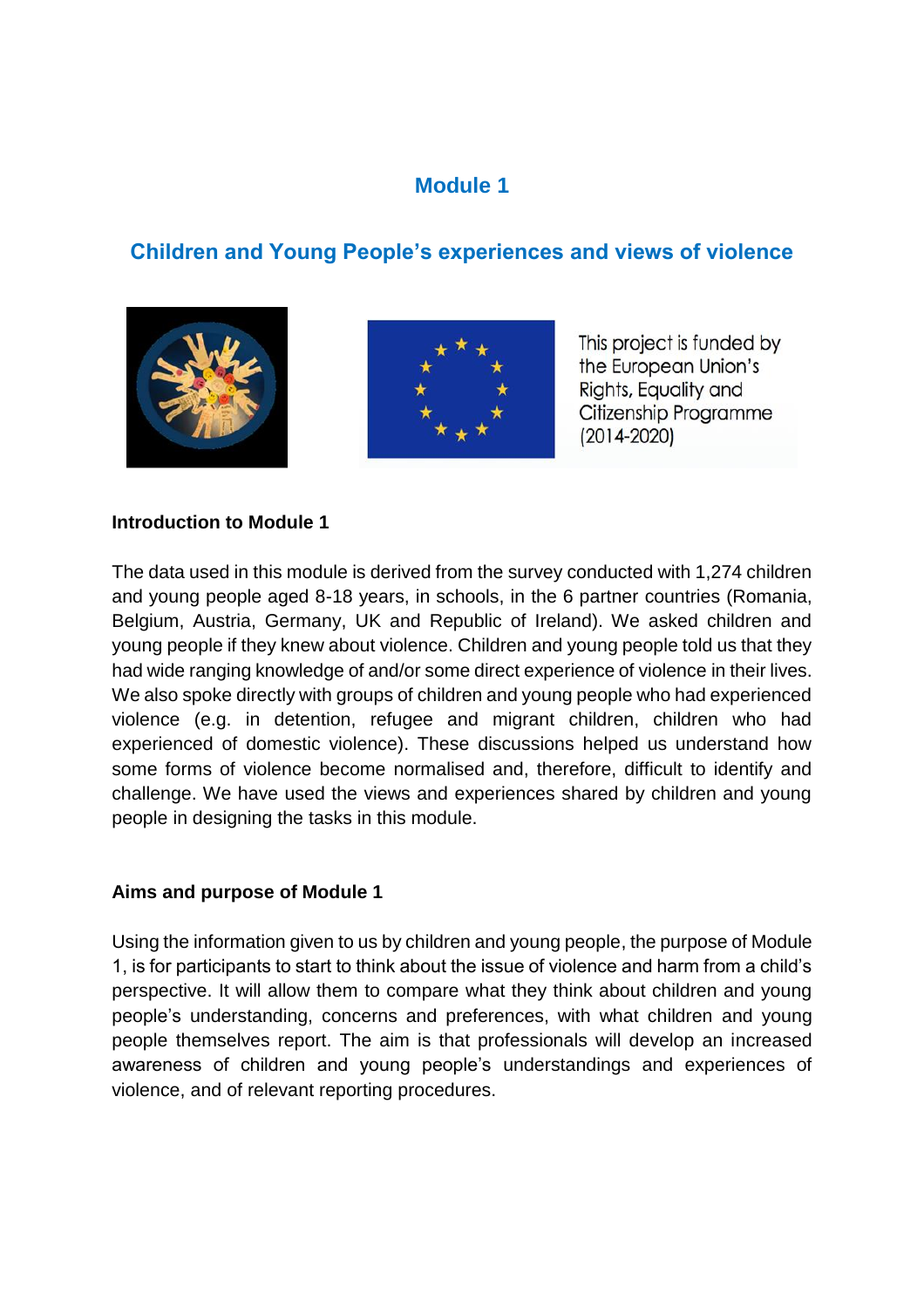## **INSTRUCTIONS FOR THE TRAINER - MODULE 1, TASK 1**

#### **Module 1, Task 1**

Children and young people's perspectives and understandings have been gathered by the P4P project team carrying out surveys with 1274 children and young people aged 8-12 years and 13-18 years. We have devised a quiz that aims to explore your own views about what the children and young people said. It will take 10 minutes to complete.

#### **Required resources for Module 1, Task 1**

Bring along photocopies of the quiz for all participants (Appendix 1a); flipchart paper; pens or pencils; and the trainer's version of the quiz (Appendix 1b) that contains additional prompt material for discussion and the answers [A copy of the survey and full summary of the survey findings can be found here - [SURVEY FINDINGS\],](https://www.dropbox.com/sh/km8dagx88494bej/AAB_KQRjhVKNyZ-xfTBfNnWaa?dl=0) and a copy of the UNCRC article 19 (Appendix 1c). Trainers, please note that there is country specific survey data available that can be used to compare with the overall survey findings.

#### **Next steps for Module 1, Task 1**

Distribute pens and question sheets. Introduce the session by reading out the background to the survey:

'*The P4P project team carried out surveys with 1274 children and young people aged 8-12 years and 13-18 years. The survey was co-designed by two groups of children and young people and survey responses were completed in schools within particular regions of Austria, Belgium, Germany, Ireland, Romania and the UK. The aim was to acquire a snapshot of children and young people's understanding of violence, their views on disclosure and what might hinder or facilitate this, and their views on support services. This 'quiz' has been informed by the survey responses'.*

Allow the participants to complete the quiz in pairs or small groups. The Trainer reads out the answer to each question. Answers are then explored in the larger group. To encourage discussion, please refer to the additional information and prompt questions in the Trainers' version of the quiz. You may wish to choose which prompt questions work better for particular groups.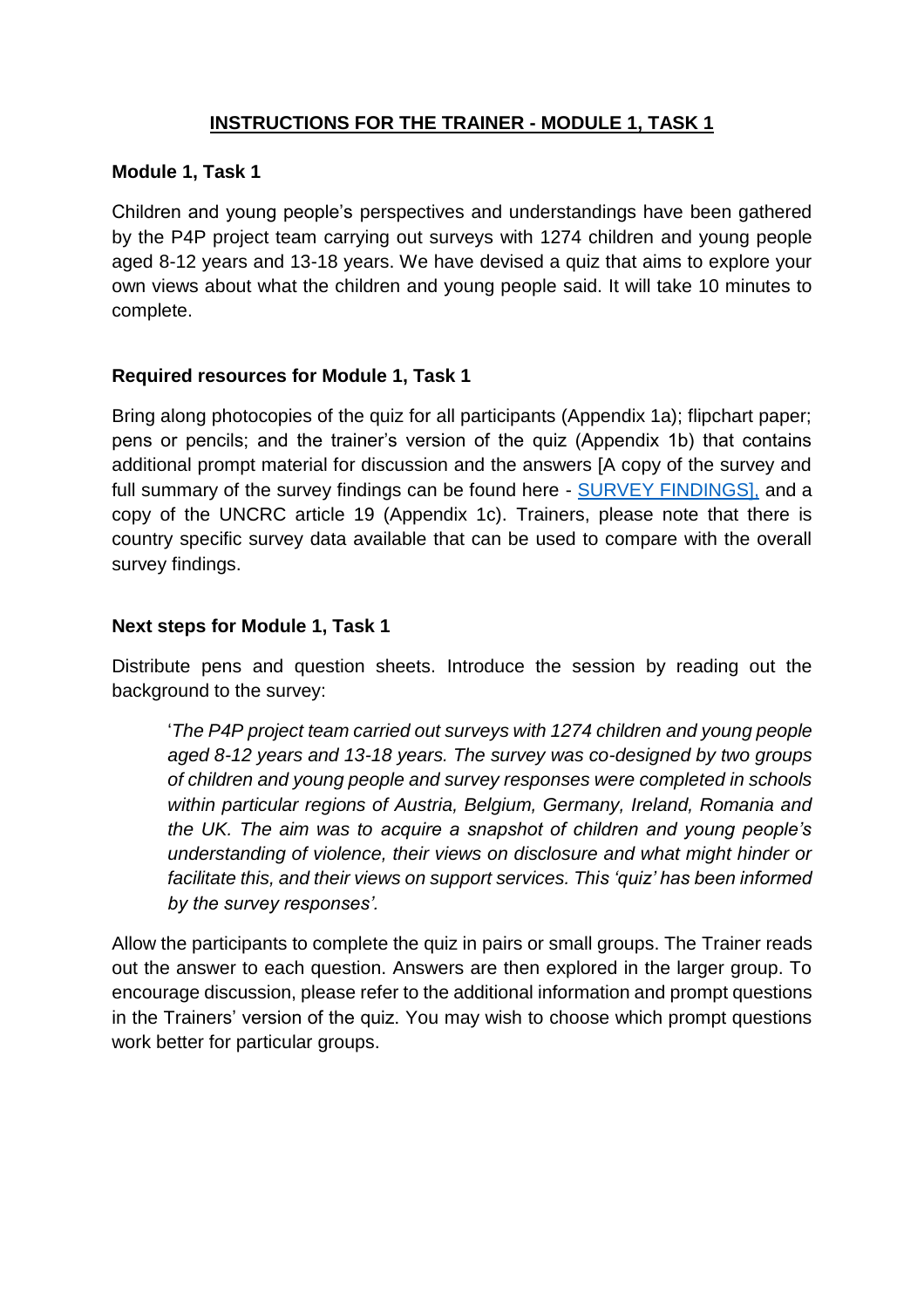#### **Next steps**

Having completed the quiz, write the word VIOLENCE on a flipchart page and invite participants to share words, thoughts, phrases they associate with this.

Provide the group with the following definition of violence, as defined in the World report on Violence and Health (WRVH), and ask them to compare it with the answers they provided on the flipchart page.

*"the intentional use of physical force or power, threatened or actual, against oneself, another person, or against a group or community, that either results in or has a high likelihood of resulting in injury, death, psychological harm, maldevelopment, or deprivation."*

The trainer may find the following definitions useful:

- Power (force, coercion, abusing one's position not just physical power),
- Intent (was it accidental, repeating pattern),
- Self-directed (self-harm, suicide),
- Interpersonal (between individuals family, partner, community),
- Collective violence (large groups, gangs, political, social etc.)

#### **Next Step**

Provide participants with a copy of Article 19 of the United Nations Convention on the Rights of the Child (CRC) (Appendix 1c).

Explain that this right is a legal entitlement and that duty-bearers (those working for and on behalf of children) are obligated to uphold this right.

Discuss with the group their responsibilities around this in their role.

#### **Key messages at end of Task 1**

Children and young peoples' understanding of harm/violence varied depending on the type of violence (in particular neglect), and varied depending on the country and the particular needs of the children/ young people (for example asylum seekers).

#### **BREAK FOR 10 MINUTES.**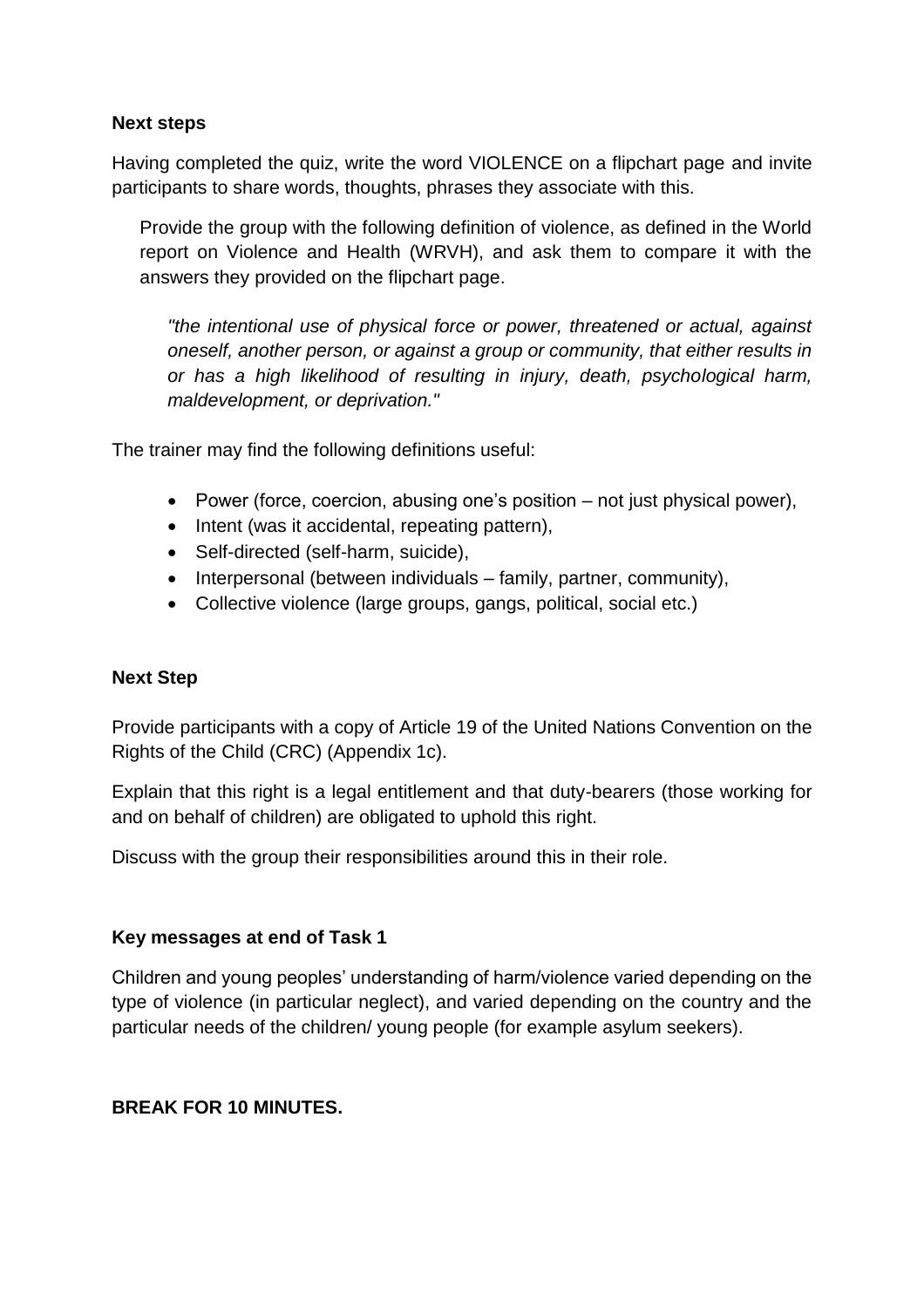## **INSTRUCTIONS FOR THE TRAINER - MODULE 1, TASK 2**

## **Module 1, Task 2**

The purpose of this task is to allow participants time to discuss and reflect on types of violence in pairs or small groups using a selection of the scenarios provided. Each scenario describes different types of violence, and how these may become normalised and part of everyday life for some children and young people. Trainers are free to develop their own scenarios based on their own expertise, context, information arising from country specific data and specific needs of the group.

The trainer might like to describe normalisation of violence as some behaviour that becomes part of every day for a child, unquestioned because it is not recognised as wrong in a particular context. As one of the young people in our advisory said, *"that's not violence that's everyday life"* (in reference to smacking or cyber bullying).

## **Required resources for Module 1, Task 2**

Bring along photocopies of the scenarios for all participants (Appendix 1d); flipchart paper; pens or pencils.

## **First step for Module 1, Task 2**

Choose some of the scenarios to discuss based on a) the background of the group and the issues they might be likely to come across, b) issues the group might not have come across before. In addition to the questions on the scenarios, the trainer might also ask participants to consider the following:

- What are the reasons that children and young people might not discuss their experiences with certain people/professionals (trainer might like to explain that children said they like to solve their problems themselves, need someone who they can trust, who gives them time and space, depends on the type of violence)
- What would happen if the child or young person wasn't confiding in anyone, would changes in behaviour and appearance be noticed?
- What would happen if the child or young person decided to defend themselves physically (by hitting out, for example) or verbally (by shouting out for example) would changes in behaviour and appearance be noticed?

Use the scenarios to broaden discussions to think more widely than the scenario itself.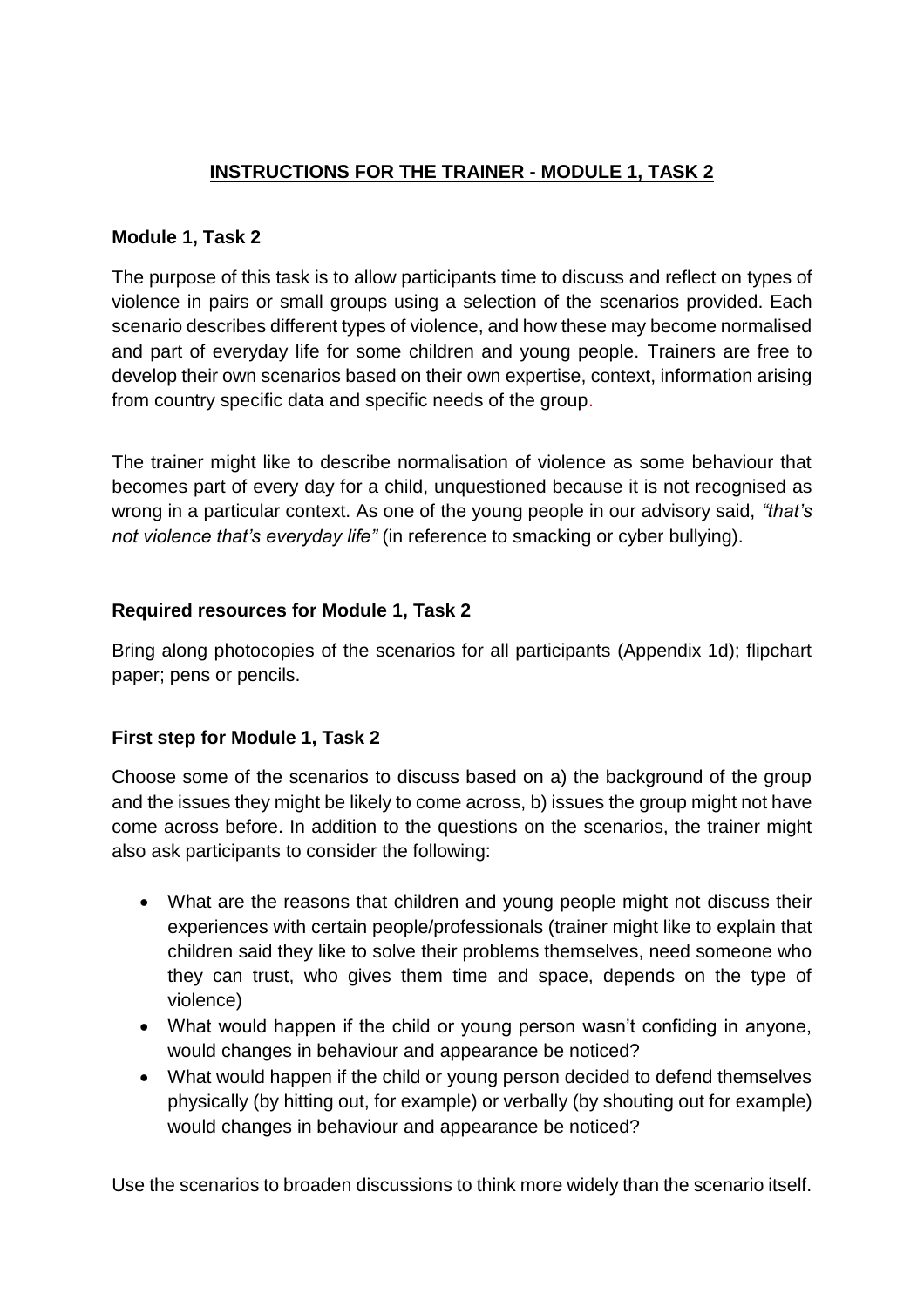Encourage participants to address questions taking account of a child's or young person's [or his or her parent's/legal guardian's] race, sex, language, religion, political or other opinion, national, ethnic or social origin, property, disability, birth or other status. Encourage participants to think about particular groups of children and young people including LGBTQ, unaccompanied minors, asylum seekers, children and young people in care, living in conflict and explore these issues within the context of their own country and community.

Write up on the flipchart key themes emerging from people's answers.

#### **Key messages at end of Task 2**

Remind participants that children and young people's understandings and experiences of violence vary depending on their context and circumstances.

Remind participants that violence is a violation of children's rights as laid out in the UNCRC and responses to it need to take account of their individual experiences where the interplay of gender, race, ethnicity, sexuality, disability, age, religion, culture and context create unique circumstances requiring responses that respect this individuality.

#### **BREAK FOR 10 MINUTES.**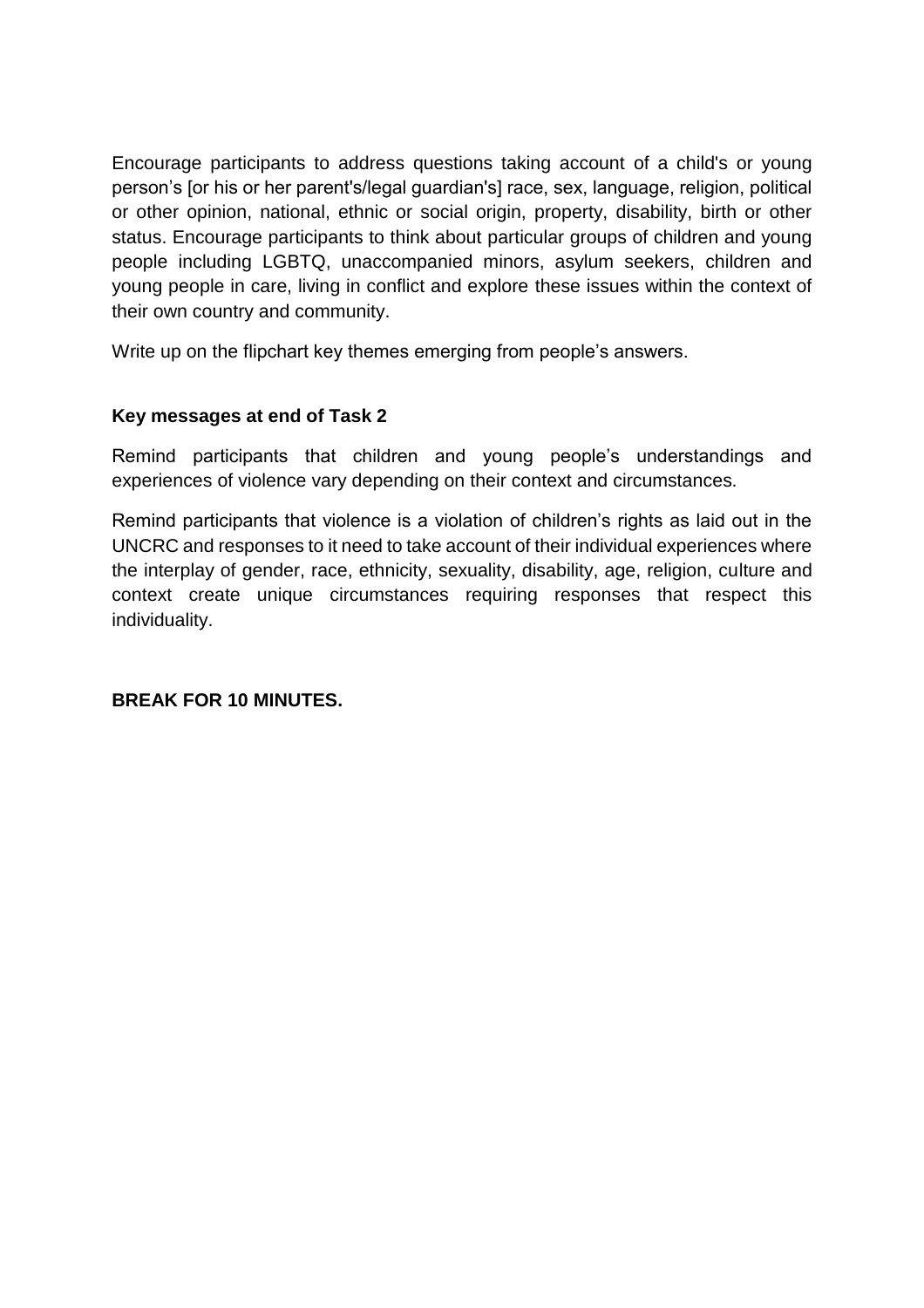## **INSTRUCTIONS FOR THE TRAINER - MODULE 1, TASK 3**

#### **Module 1, Task 3**

The purpose of this task is to give participants the opportunity to reflect on the impact and consequences of violence. The aim is to develop, in the participants, a deeper appreciation of the feelings that accompany children and young people's experiences of violence and how, and in what ways, these experiences of violence can impact on their social, emotional and psychological well-being.

#### **Required resources for Module 1, Task 3**

Bring along photocopies of the 'types of violence' figure (Appendix 1e), the scenario and the different role for all participants (Appendix 1f); flipchart paper; pens or pencils, reporting flowchart (Appendix 1g).

#### **First step for Module 1, Task 3**

Look at the 'types of violence' figure (appendix 1e). Invite participants to consider, as an adult, how you might feel, who you might talk to, what some of the barriers might be in talking to anyone and/or seeking help if experiencing each type of violence. Think about how an adult might feel if they felt unable to access help. Think about the links between violence and risk. In the UK 'laws are passed to prevent behaviour that can harm children or require action to protect children. Guidance sets out what organisations should do to play their part to keep children safe'.

#### <https://www.nspcc.org.uk/preventing-abuse/child-protection-system/>

#### **Next steps for Module 1, Task 3**

Ask participants to get into groups of 3, hand out a copy of appendix 1f and assign everyone a different role based on the scenario. Everyone takes on the role they are assigned and tells the group how they have been impacted by, and the consequence of the violence they have experienced.

Talk through the themes that emerge from the exercise above around the following points: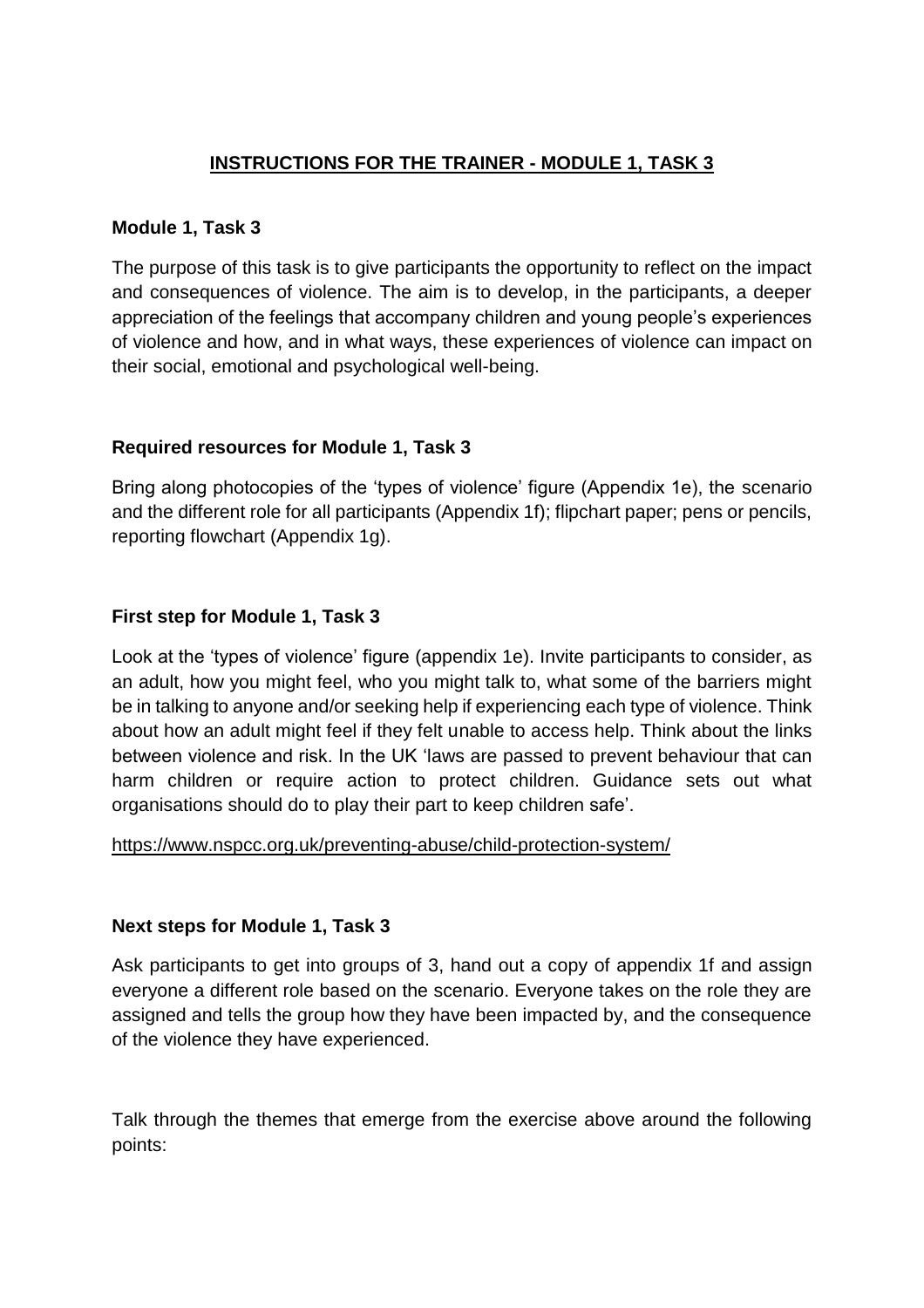- When and how would you report violence under the reporting mechanism (Appendix 1f)?
- Who would you go to for help and why? Who wouldn't you seek help from? Why?
- Do you think children and young people who have experienced violence might experience the same issues as adults? What is different and why?
- Thinking of particular groups (LGBTQ, unaccompanied minors, asylum seekers, children in care, children living in conflict) what might be the barriers and enablers to seeking help? Do you know what the reporting mechanisms are for children and young people experiencing violence?

Finish by ensuring that participants understand the country specific reporting mechanisms.

#### **Key message at end of Task 3**

Remind participants of the barriers to help seeking, the importance of talking with children and young people, and the need to be familiar with reporting mechanisms.

#### **Overall Key messages from Module 1**

Children and young peoples' understanding of harm/violence varied depending on the type of violence (in particular neglect), and varied depending on the country and the particular needs of the children/ young people (for example asylum seekers).

There are barriers to help seeking, the importance of talking with children and young people and taking action hence the need to be familiar with reporting mechanisms.

**PLEASE NOTE: There are additional factsheets available providing a one-page summary of issues facing particular groups of children/young people and these include quotes from the data relating to children and young people.**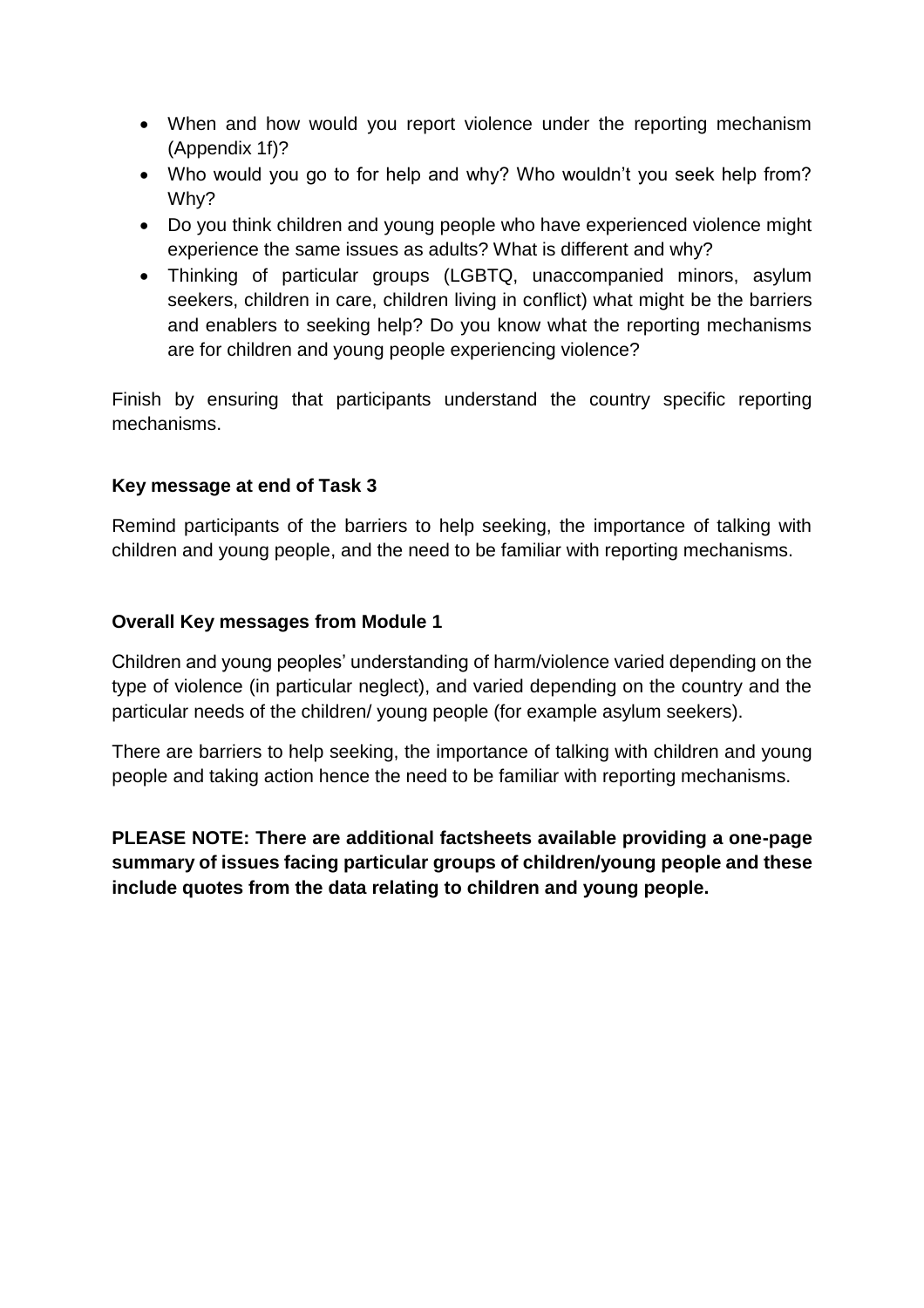**Appendix 1**

**Instructions for the Trainer**

## **PRINT UP THE PACK**

**Contains Appendices 1a, 1b, 1c, 1d, 1e, 1f, 1g**

**These resources are for use with Module 1, Tasks 1, 2 and 3**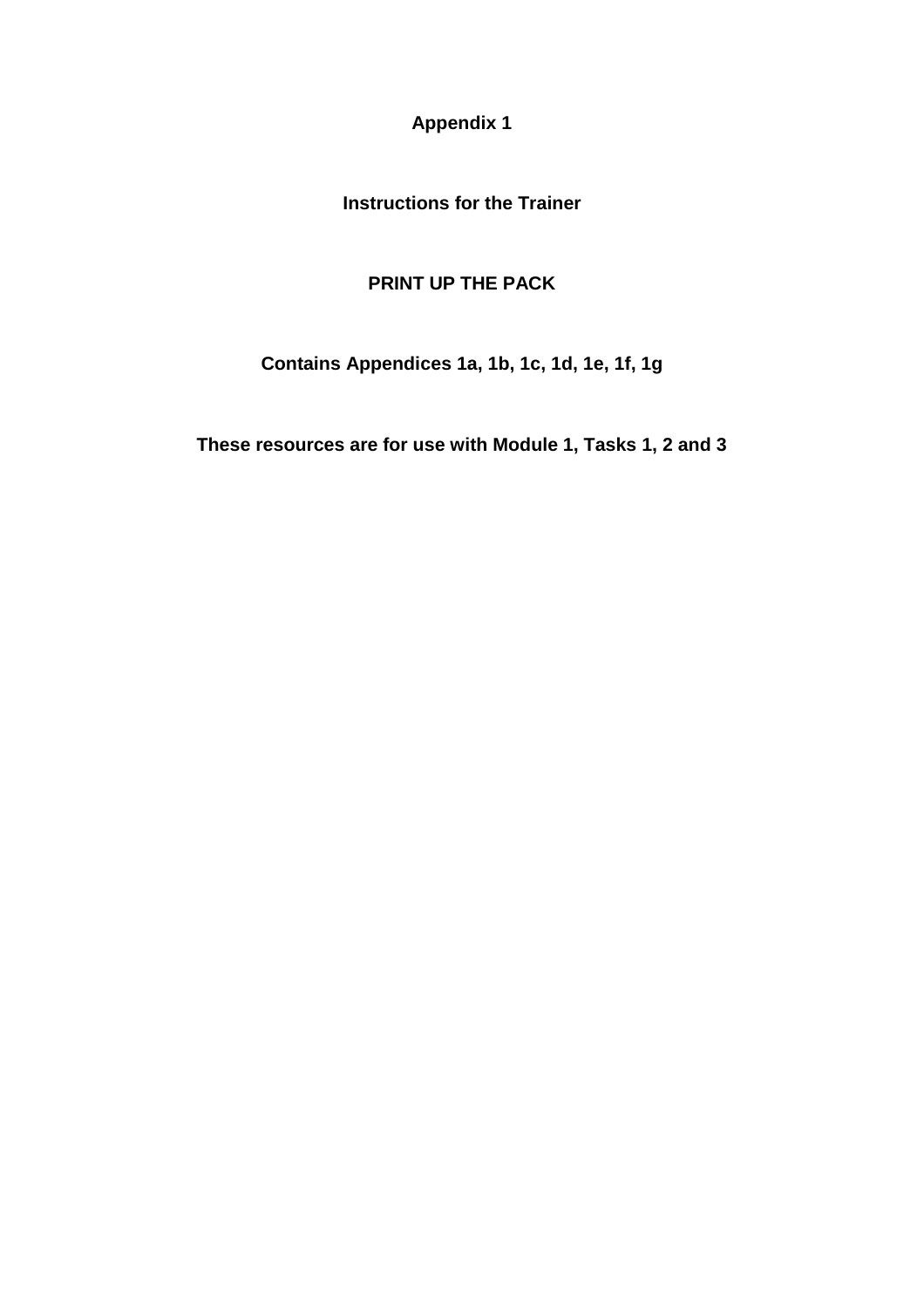## **Appendix 1a**

#### **For use with Module 1, Task 1**

#### **Quiz**

**The children and young people who responded to the survey were provided with a definition of each of the types of violence as follows:**

- *Physical Violence: A child being physically hit or punished*
- *Neglect: A child not being looked after properly*
- *Emotional Abuse: A child being called names or made fun of*
- *Sexual Abuse: A child being touched somewhere that makes them feel uncomfortable*
- *Exploitation: A child being used (or forced) to make money*

**How do you think children and young people involved in the survey replied?** 

**PLEASE CHOOSE ONLY ONE OPTION FOR EACH QUESTION.**

**1. Which one of the following do you think children and young people were most likely to identify as a form of violence or harm?**

- a. Neglect
- b. Emotional abuse
- c. Physical abuse
- d. Sexual abuse
- e. Exploitation

**2. What percentage of children and young people do you think defined neglect as a form of violence/ harm?**

- a. 24%
- b. 36%
- c. 49%

**3. What percentage of children and young people do you think defined emotional abuse as a form of violence/harm?**

- a. 49%
- b. 59%
- c. 69%

#### **4. Which age group do you think was most likely to identify sexual abuse as a form of violence or harm?**

- a. Younger children (8-12 years)
- b. Older children (13-18 years)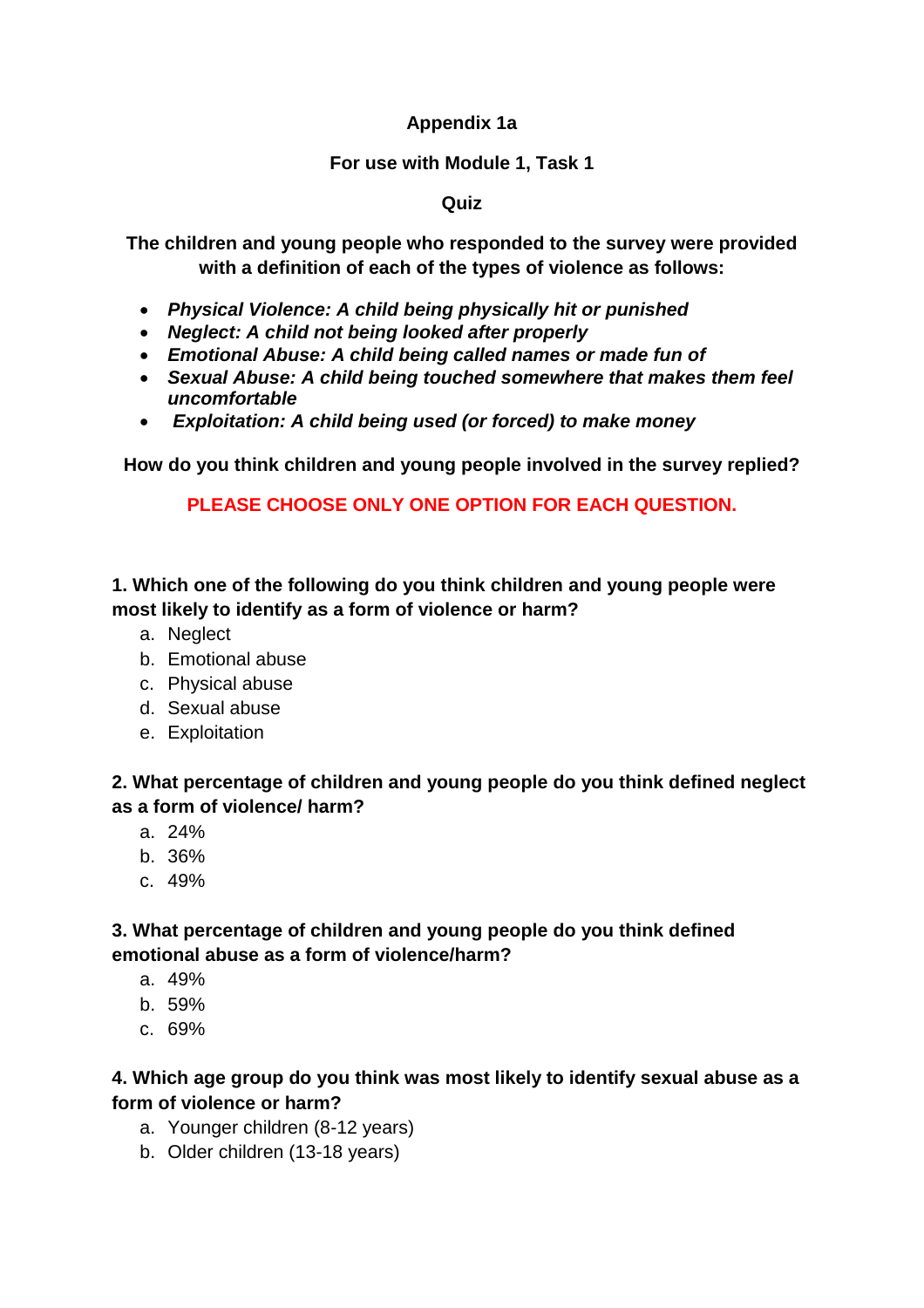**5. What percentage of children and young people do you think said they would tell someone if they ever experienced violence/harm?**

- a. 28%
- b. 48%
- c. 68%

## **6. Which age group do you think would be least likely to seek help if they experienced violence/harm?**

- a. 8-12 years
- b. 13-18 years

## **7. Which of the following reasons do you think respondents were most likely to say would prevent children and young people from asking for help if they were being harmed?**

- a. They do not know where to get help
- b. They think that no-one would believe them
- c. They think that it would make things worse

## **8. From whom do you think children and young people would most likely want to receive advice and support relating to violence and harm?**

- a. From friends/peer groups
- b. From teachers
- c. From outside organisations/experts coming into the school
- d. From support staff in the school

## **9. How do you think children and young people would most like to learn about getting advice and support relating to violence and harm?**

- a. Through magazines, leaflets and posters
- b. From websites
- c. In schools
- d. In youth and leisure clubs

## **10. What percentage of respondents do you think said the best way to get information or help if they were being harmed was through websites?**

- a. Less than 10%
- b. Between 11% and 49%
- c. More than 50%

## **11. When asked about the type of person to help children and young people who are experiencing violence/harm, which of the following characteristics do you think they identified as most important?**

- a. Trained to work with children
- b. Involves children in decisions
- c. Listens and takes children seriously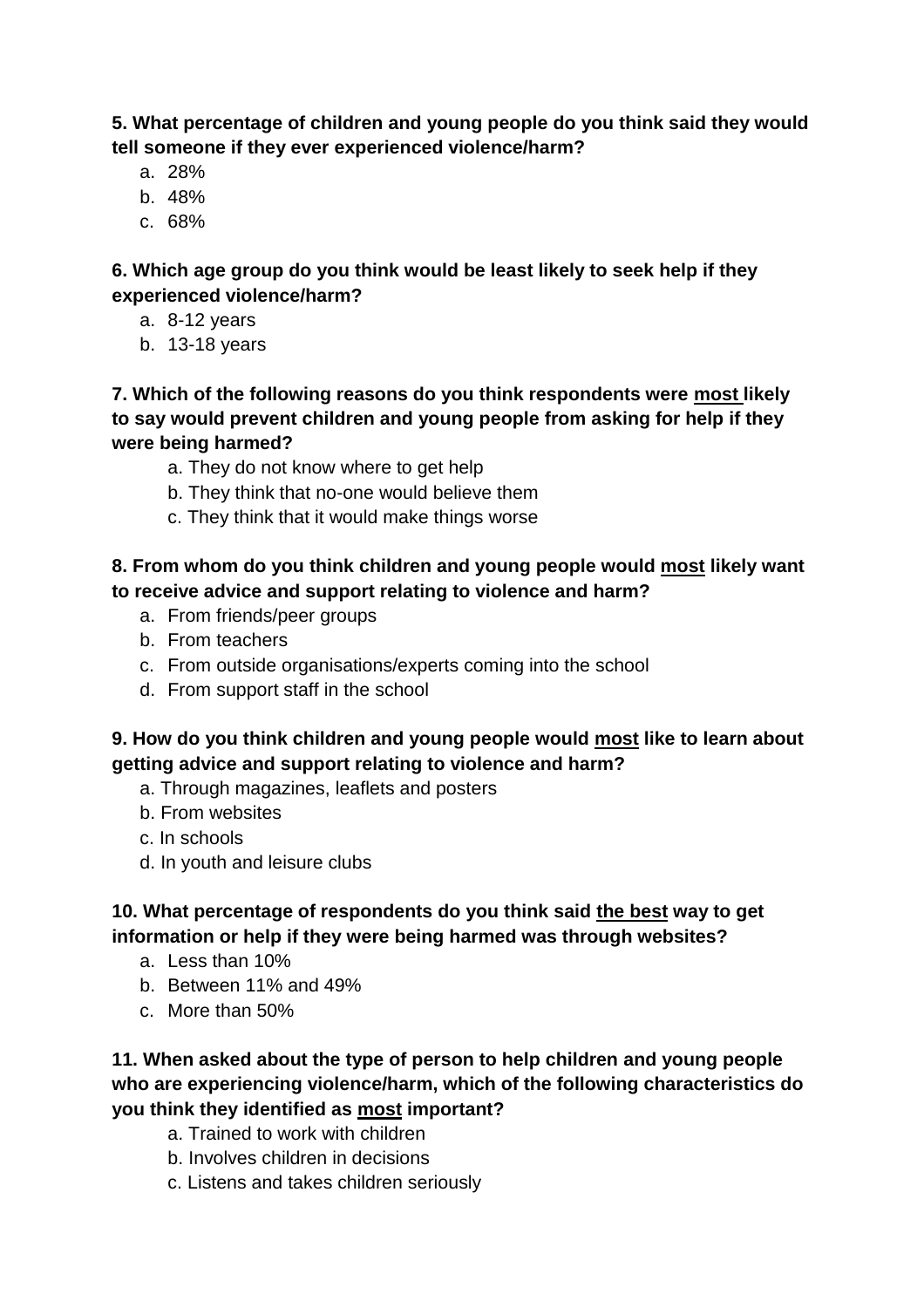## **Appendix 1b**

## **For use with Module 1, Task 1**

## **Trainer's version of the Quiz – How do you think the children and young people involved in the survey replied?**

## **1. Which one of the following do you think children and young people were most likely to identify as a form of violence or harm?**

- a. Neglect
- b. Emotional abuse
- c. Physical abuse
- d. Sexual abuse
- e. Exploitation

#### **Answer**: c. Physical abuse

*"Why do you think this might be the case?"*

**Additional information and discussion points:** 79% of respondents thought that physical abuse was a form of violence. This was supported in focus groups with children and young people. When the team explored the concept of violence, initial responses and examples related to physical violence.

*"Why do you think this might be the case? [please note that examples of each form of violence were provided on the survey for children]*

## **2. What percentage of children and young people do you think defined neglect as a form of violence/ harm?**

- a. 24%
- b. 36%
- c. 49%

**Answer**: b. 36%

**Additional information and discussion points**: 36% of respondents thought that neglect was a form of violence/ harm, 44% felt it was not a form of violence/harm and 20% did not know. Again, this was supported in focus groups whereby children and young people tended to understand violence as acts of commission (actions that happened) rather than omission (actions that didn't happen), and actions mainly committed by those outside the family (which were tolerated less than actions committed within the family). Child protection statistics in many countries reveal that most/a high proportion of children in care are there because of neglect (please refer to relevant country specific statistics).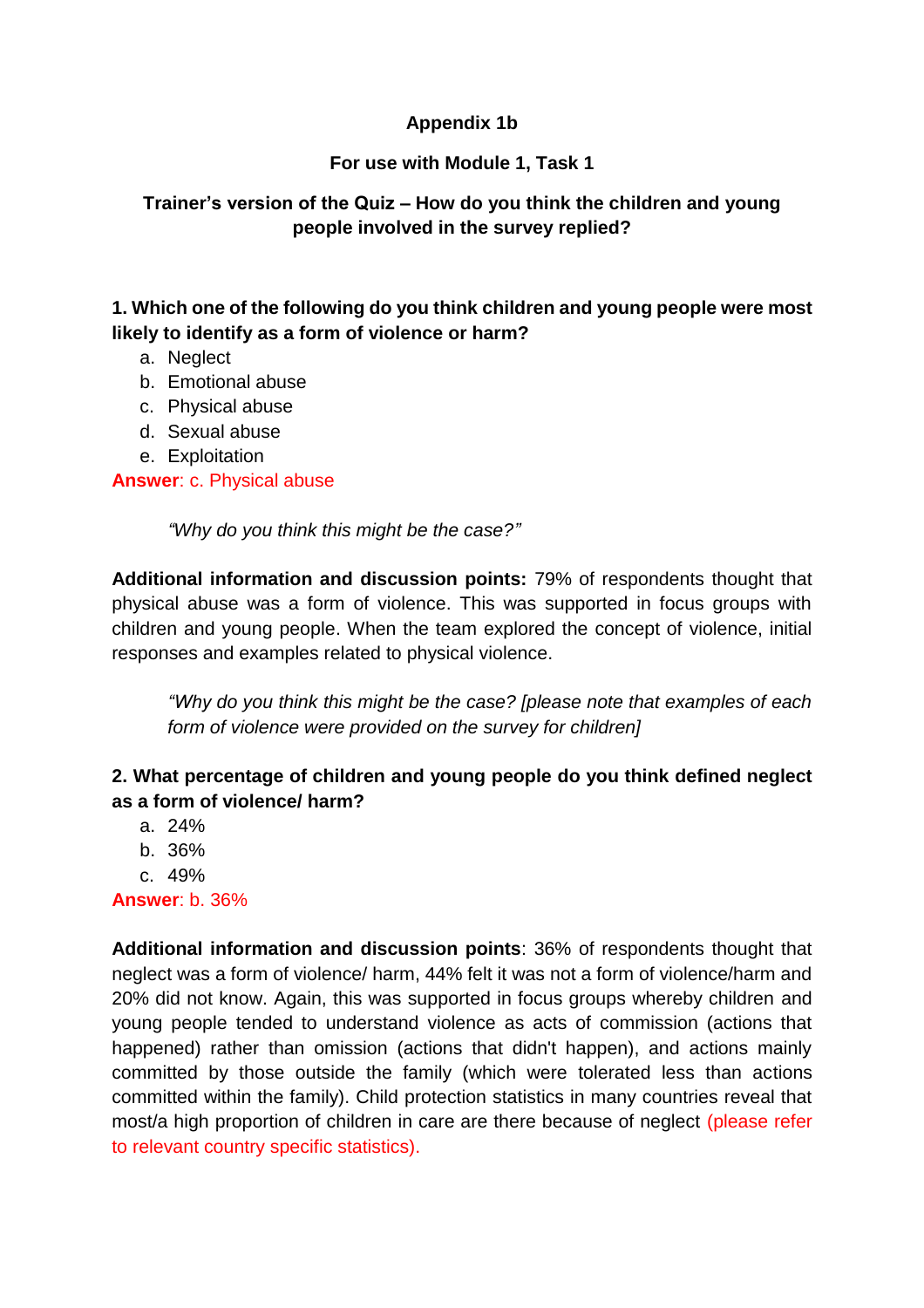*"What challenges do you think this raises for educating children and raising awareness of violence?"*

## **3. What percentage of children and young people do you think defined emotional abuse as a form of violence/harm?**

- a. 49%
- b. 59%
- c. 69%

## **Answer**: a. 49%

**Additional information and discussion points:** Less than half of the respondents thought that emotional abuse was a form of violence.

"*Why do you think this was the case?"*

Focus group data revealed that emotional abuse (particularly among peers, in families or online) was fairly normalised with children and young people seeing things like verbal or cyberbullying as simply a fact of everyday life. Despite the fact that less than half felt emotional abuse was a form of violence, they identified it as the second most likely form of violence that children and young people would experience – e.g. when asked which type of violence children and young people were likely to experience, 71% of respondents selected physical violence, followed by emotional violence (63%).

*"What challenges does this raise for your work?"*

## **4. Which age group do you think was most likely to identify sexual abuse as a form of violence or harm?**

- a. Younger children (8-12 years)
- b. Older children (13-18 years)

**Answer** – b. older children

**Additional information and discussion points:** Overall more young people (those aged 13-18) than children (those aged 8-12) defined all of the examples provided as violence. The difference was most notable for sexual abuse with 78% of young people, compared to 60% of children saying this was a form of violence/harm. This may raise particular issues about educating younger children to understand the meaning and signs of different forms of abuse.

*"What might this suggest about educating children on sexual violence?"*

**5. What percentage of children and young people do you think said they would tell someone if they ever experienced violence/harm?**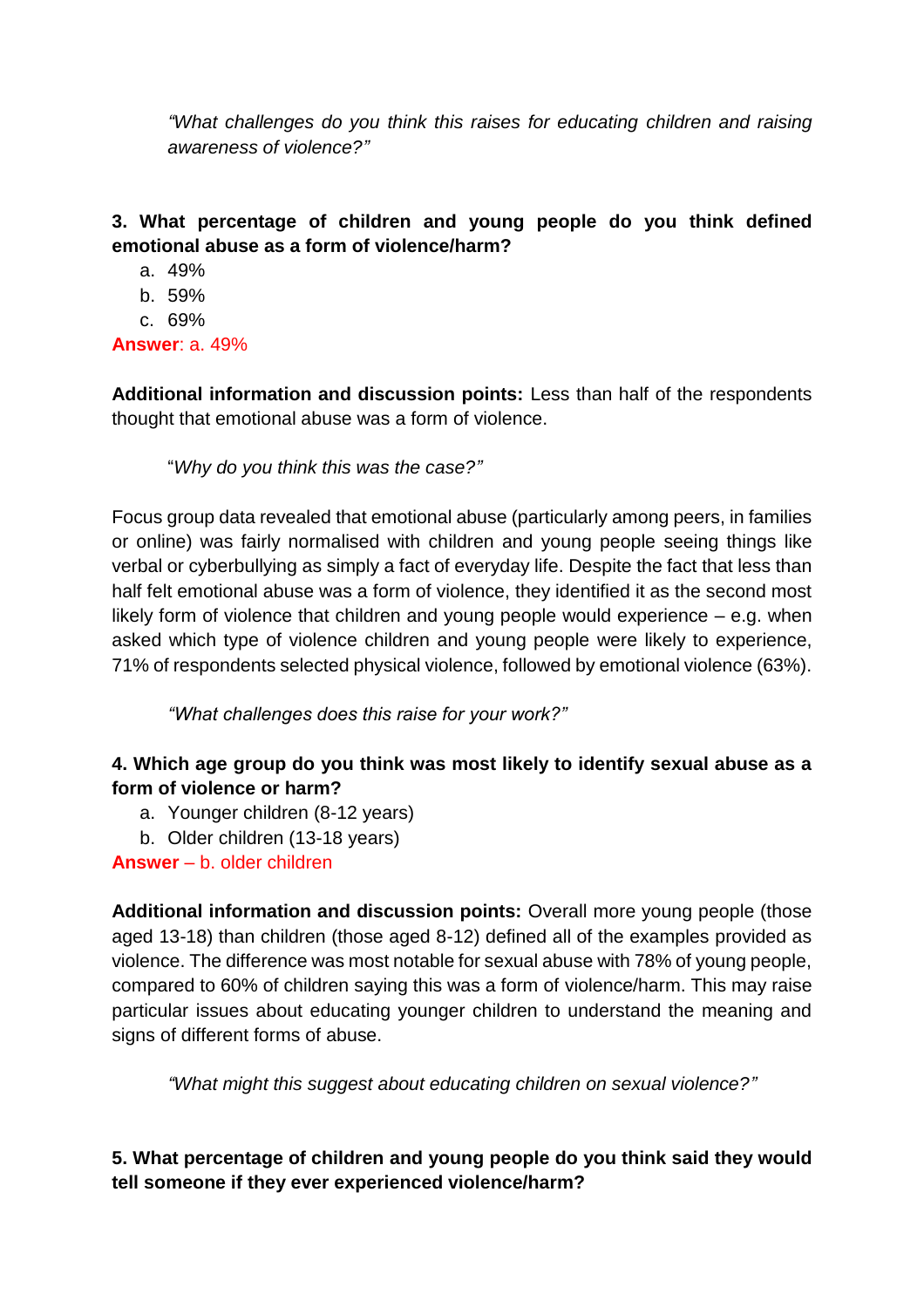a. 28% b. 48% c. 68% **Answer**: b. 48%

**Additional information and discussion points:** When asked what they would ever do if they experienced violence, just under half said they would tell someone. This was the most frequently chosen response, followed by defend themselves physically (28%). Only a small number of children and young people said they would not tell anyone (6%).

*"Are you surprised by this finding? If so, why? If not, why not?"*

## **6. Which age group do you think would be least likely to seek help if they experienced violence/harm?**

a. 8-12 years

b. 13-18 years

**Answer**: b. 13-18 years

**Additional information and discussion points:** 55% of children, compared to 41% of young people, said they would seek support if they experienced violence/harm. In some of the focus groups with older children (13+) who had experience of violence, they noted that they had sought support when younger and did not feel listened to, or that the support provided was not useful. This demonstrates the importance of ensuring that children are aware of support mechanisms from a young age as this is the time when they are most likely to seek support. Also, that support is effective as this might impact negatively on future help seeking behaviours.

*"What are the implications of this for your practice?"*

## **7. Which of the following reasons do you think respondents were most likely to say would prevent children and young people from asking for help if they were being harmed?**

- a. They do not know where to get help
- b. They think that no-one would believe them
- c. They think that it would make things worse

**Answer**: c. They think that it would make things worse

**Additional information and discussion points:** Respondents were provided with a list of 10 reasons (defined by the children and young people's advisory groups) about why children and young people may not seek help if experiencing violence. Top most frequently selected response (by 66% of respondents) was that *'they might be scared*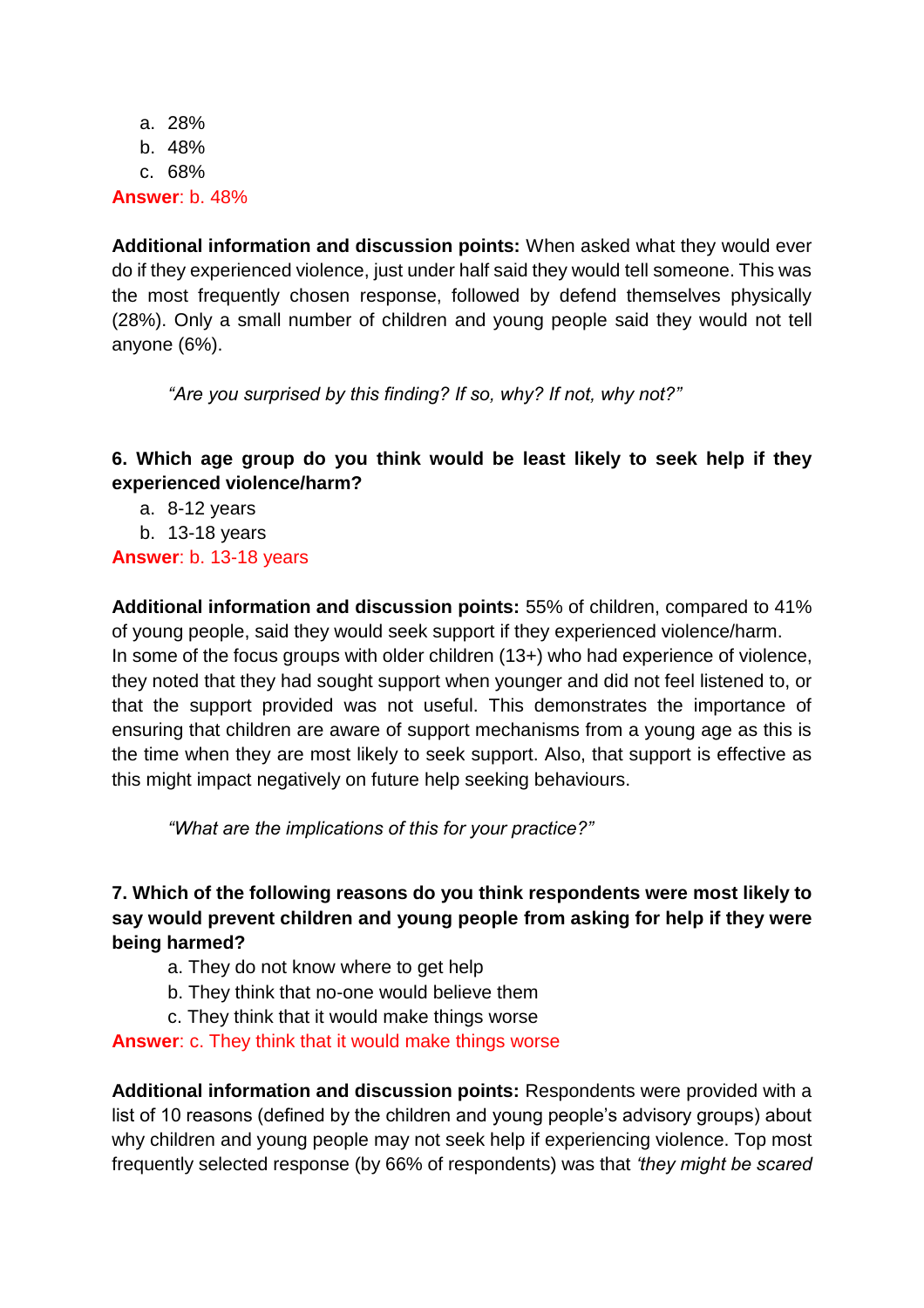*it would only make things worse or they would be harmed even more'*. This demonstrates the fear children and young people may feel when they experience violence and the barriers to them seeking support.

*"What challenges does this raise for your practice?"*

## **8. From whom do you think children and young people would most likely want to receive advice and support relating to violence and harm?**

- a. From a friend/peer groups
- b. From teachers
- c. From outside organisations/experts coming into the school
- d. From support staff in the school

## **Answer**: b. Teachers

**Additional information and discussion points:** Children and young people were asked about the best ways people their age could get information about advice and support if they were harmed. Almost three-quarters (73%) thought the best source was in school taught by teachers, followed by in school but not taught by teachers (60%).

*"Why do you think this might be the case? "What implications might there be for children who may be excluded from or do not attend school?"*

**9. How do you think children and young people would most like to learn about getting advice and support relating to violence and harm?**

- a. Through magazines, leaflets and posters
- b. From websites
- c. From friends/peer groups
- d. In schools
- e. In youth and leisure clubs

**Answer**: d. In schools

**Additional information and discussion points**: Respondents chose a range of ways they felt were useful to receive information relating to violence/harm. The most frequently chosen method was that this be taught in schools (either by teacher or other professionals).

*"Why do you think this might be the case? What is the learning and challenges for schools?"*

**10. What percentage of respondents do you think said the best way to get information or help if they were being harmed was through websites?**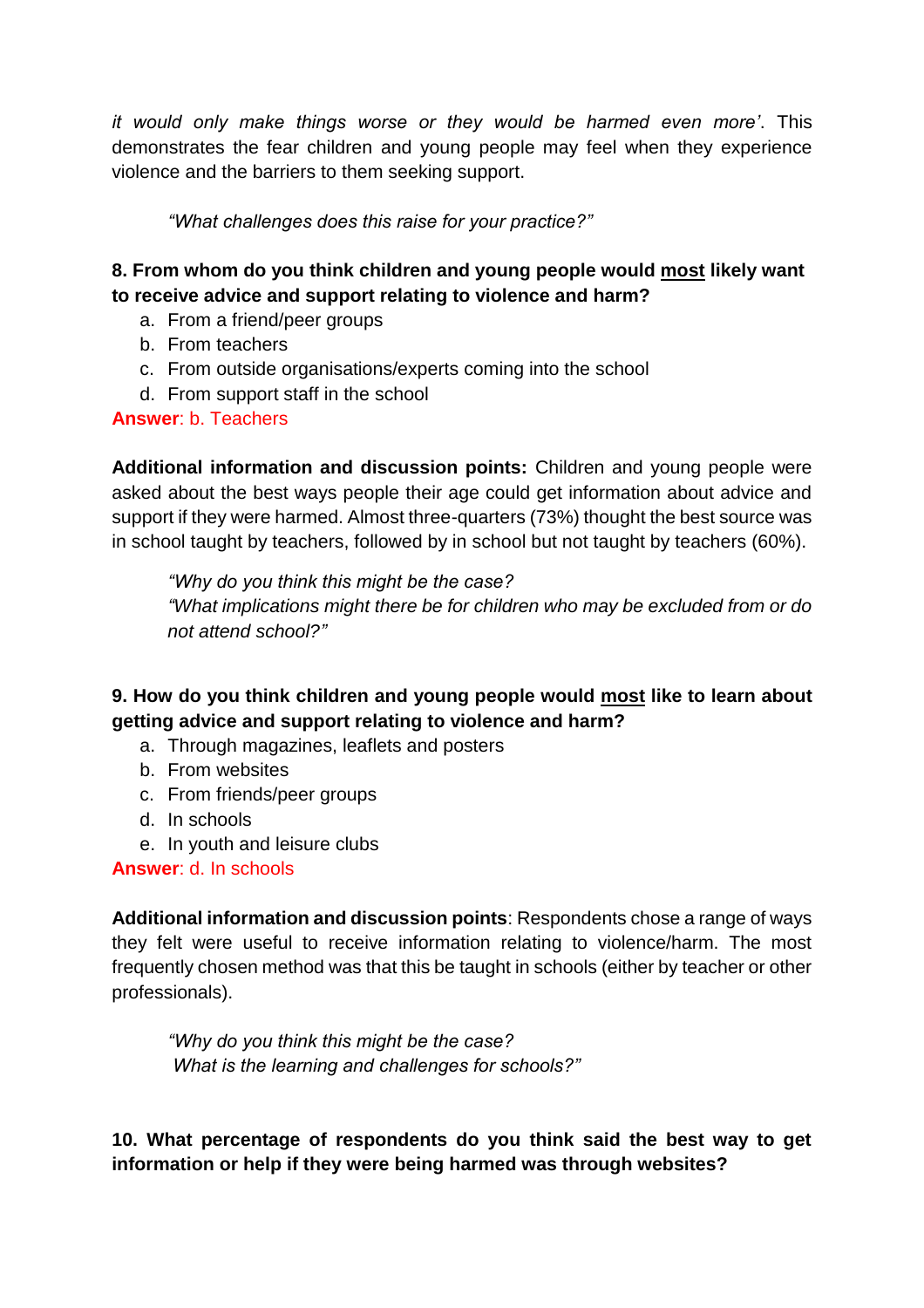- a. Less than 10%
- b. Between 11% and 49%
- c. More than 50%

**Answer**: a. less than 10%

**Additional information and discussion points:** Only 6% of all respondents felt that websites were the 'best' source of help if experiencing violence or harm.

*"Do you find this surprising? What do you think was children and young people's preferred method/source of support?" [talking to someone personally – 72% of respondents].*

## **11. When asked about the type of person to help children and young people who are experiencing violence/harm, which of the following characteristics do you think they identified as most important?**

- a. Trained to work with children
- b. Involves children in decisions
- c. Listens and takes children seriously

#### **Answer**: c. Listens and takes children seriously

**Additional information and discussion points:** Respondents were provided with a list of 9 qualities (defined by the children and young people's advisory groups). 71% of respondents felt it was important that the person listens to children and young people and takes them seriously. This demonstrates that the people children and young people might disclose to, do not need to be professionally trained, but need to demonstrate skills such as listening, empathy and a non-judgemental approach.

*"Why do you think this might be the case?" "What is the learning here for practitioners?"*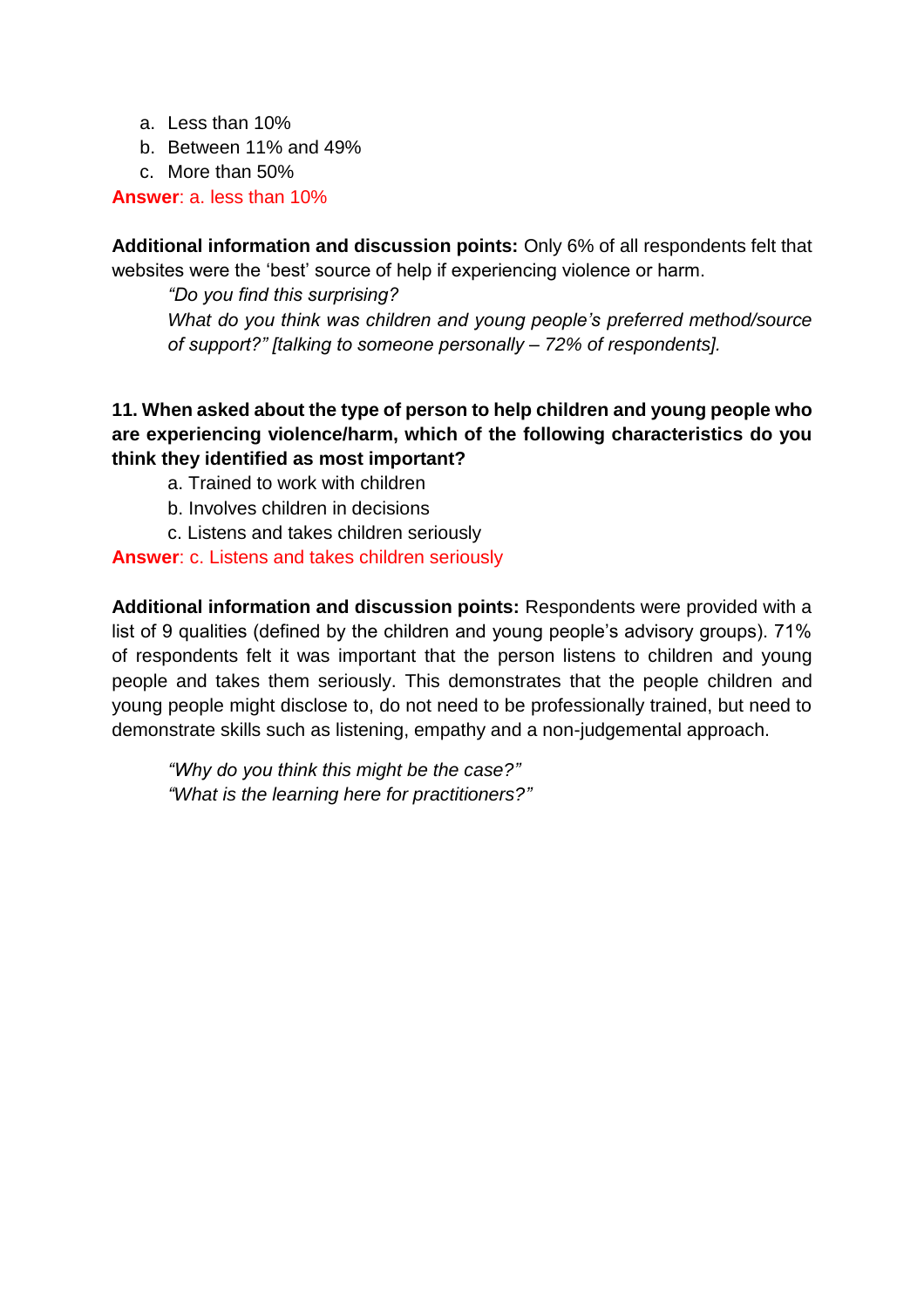## **Appendix 1c**

#### **ARTICLE 19: PROTECTION FROM ABUSE AND NEGLECT**

*"States Parties shall take all appropriate legislative, administrative, social and educational measures to protect the child from all forms of physical or mental violence, injury or abuse, neglect or negligent treatment, maltreatment or exploitation, including sexual abuse, while in the care of parent(s), legal guardian(s) or any other person who has the care of the child".*

*"Such protective measures should, as appropriate, include effective procedures for the establishment of social programmes to provide necessary support for the child and for those who have the care of the child, as well as for other forms of prevention and for identification, reporting, referral, investigation, treatment and follow-up of instances of child maltreatment described heretofore, and, as appropriate, for judicial involvement".*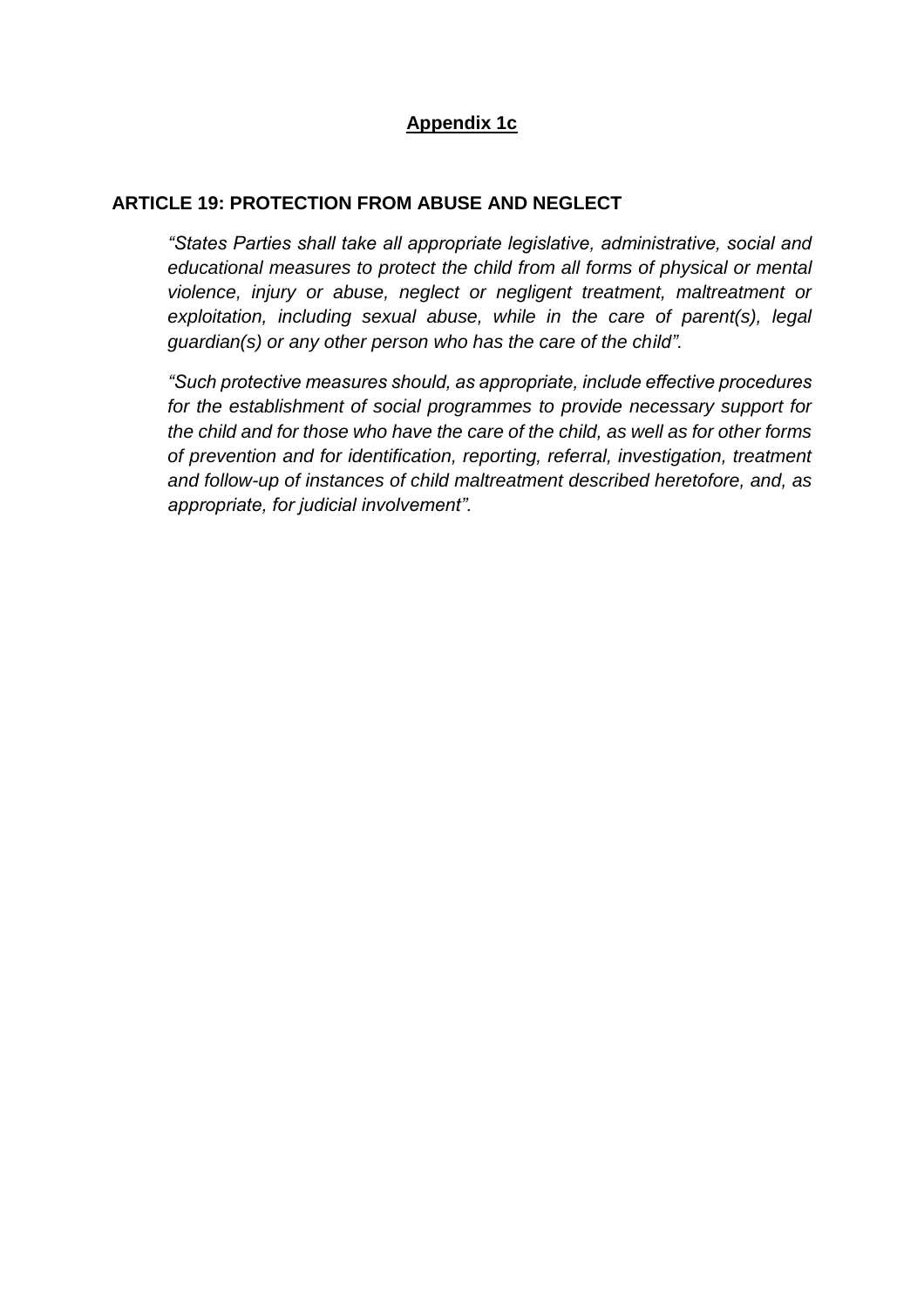## **Appendix 1d**

## **For Module 1, Task 2**

#### **Scenarios for consideration and discussion**

## **Trainers may choose a selection of scenarios from the following or develop their own based on the interests of the group.**

**Scenario 1:** *Jack aged 12 confides in his teacher that he's getting called names by his class mates. Jack says that they say they're just having a laugh and it's not as if they're hitting him or being physical with him, but he's stopped wanting to come to school.*

- **a) What might the impact of this be on Jack?**
- **b) What should the teacher do who Jack has confided in?**
- **c) How do you overcome or respond to the acceptance or normalisation of this form of violence?**

**Scenario 2:** *Jamie aged 15, has recently confided in his youth-worker that he's been doing stupid things with his mates, including selling cannabis to friends of friends. He's been told that paramilitaries/vigilantes in his area have heard about what he's doing and there's a threat out against him.* 

- **a) What are the risks to Jamie?**
- **b) What should his youth worker do?**
- **c) If Jamie was 17, would the youth worker approach the situation any differently?**
- **d) If Jamie was female would the youth worker approach the situation any differently?**
- **e) How do you overcome or respond to the acceptance or normalisation of this form of violence?**

**Scenario 3:** *Ella, aged 9 told her friend who is the same age that she hated when her mum's boyfriend and her mum fought, she's worried about her mum and is afraid to leave her on her own with him in case he hurts her really badly.* 

- **a) What impact could this situation have on Ella?**
- **b) What could her friend do to help Ella in this situation?**
- **c) What difficulties could they face in trying to get help?**
- **d) If Ella was younger than 9 years old, or older, how might the situation change?**

**Scenario 4:** *Marie aged 13 is often late for school in the mornings and appears tired and undernourished. When asked by her teacher about her constant lateness she said*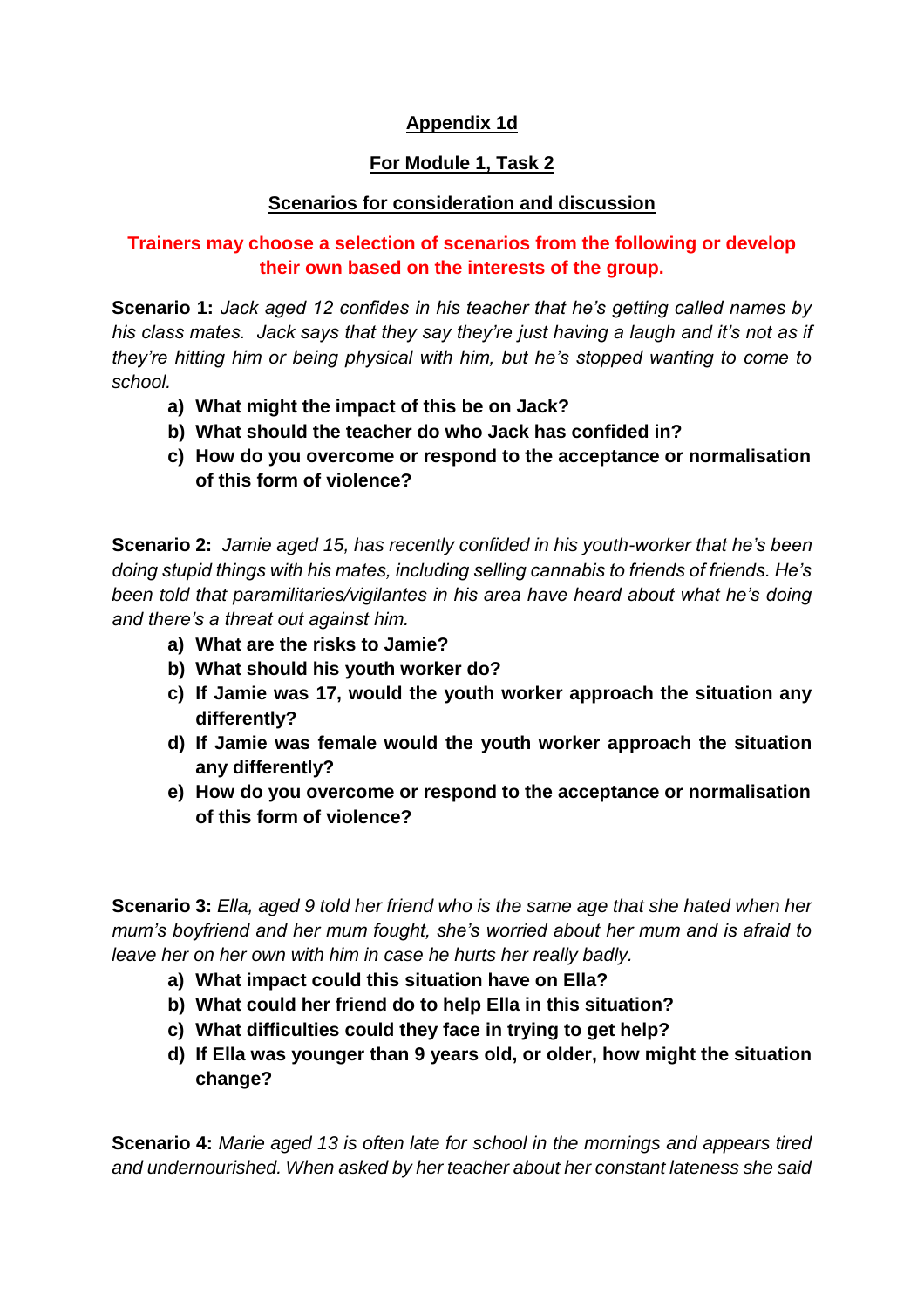*that she had to get both her younger sisters up and dressed. Her teacher asked her about her mum and Marie just said she wasn't well.*

- **a) What could be going on for Marie?**
- **b) What should the teacher do?**
- **c) If Marie was 16 and in college with a wide range of teachers/classes, how likely would this be picked up?**
- **d) How do you overcome or respond to the acceptance or normalisation of this form of violence?**

**Scenario 5:** *Seth aged 15 has been chatting online to a girl he thinks is his peer. She has asked him to send through some nude pictures, which he did, and now she's threatened to send them to his friends/family unless he sends her money. She says she knows where he lives.* 

- **a) What are the risks to Seth?**
- **b) What might some of the barriers be to his ability to confide in someone?**
- **c) If Seth were a female, would he be more or less likely to seek help?**

**Scenario 6:** *Tony aged 8 has come to school stating that he has forgotten his PE kit. The teacher finds him a spare kit. He refuses to participate. When spoken to privately by his football coach, he says that he has been smacked really hard several times by his mother and is worried that it has left a mark on his body.* 

- **a) What are the risks to Tony?**
- **b) What might some of the barriers be to his ability to confide in someone?**
- **c) If Tony identified themselves as female or male and/or lesbian, gay, bisexual, transgender and/or from a particular ethnic/religious background would the situation be approached any differently?**
- **d)** *How do you overcome or respond to the acceptance or normalisation of this form of violence?*

**Scenario 6 LGBT:** *Jill is 14 years old and is gay. She has been aware of her sexuality for a couple of years but hasn't told anyone. In school she doesn't hear anything about LGBT relationships, nor has she been given any information. Jill worries if she was to tell her friends and family that she is gay that her family would be disappointed and her friends would make fun of her. Jill feels very sad and anxious. Jill has made some LGBT friends online but has no 'real life' LGBT friends.*

- **a) What are the risks for Jill?**
- **b) What could be some of the barriers to confiding in someone?**

**c) If Jill identified herself as male, transgender and/or from a particular national, cultural, ethnic, religious and/or disability background, would she be treated differently?**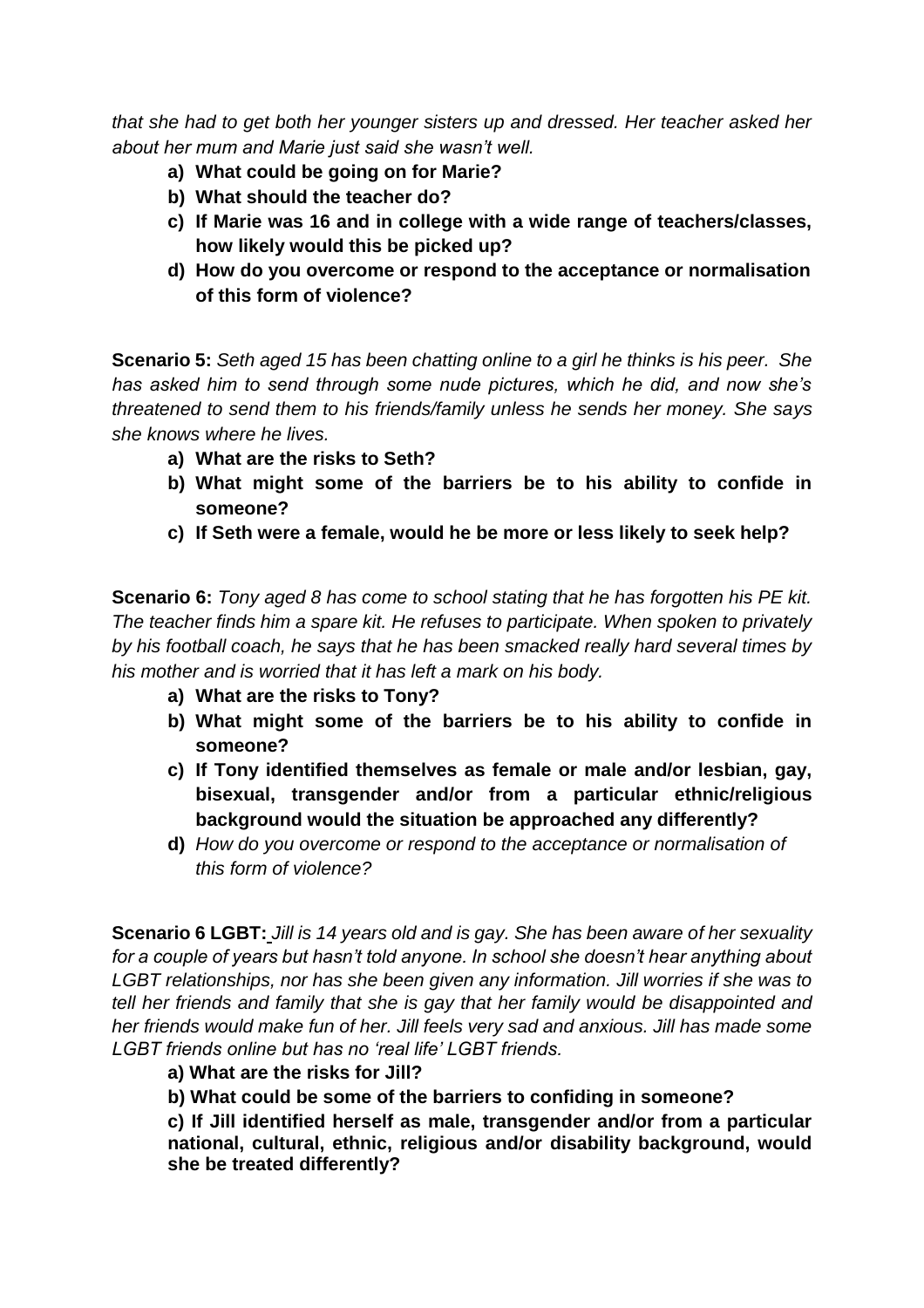#### **d) What could teachers / social workers do?**

**Scenario 7 Political violence:** *Addison is 14. He lives in a community where there are murals and flags and where the police often visit. There are people (paramilitaries) in the community who take control of the area, think they own it and who intimidate people. Everyone knows that these people could hurt young people at any time, often for no reason. Because of their presence Addison feels there are things he cannot do and places he cannot go. Addison and other young people in the area feel frightened and intimidated.*

**a) What are the risks for Addison?**

**b) What could be some of the barriers to confiding in someone?**

**c) If Addison had identified herself as male, transgender and/or from a particular national, cultural, ethnic, religious and/or disability background, would she be treated differently?**

**d) What could teachers / social workers do?**

**Scenario 8 Care:** *Sophie is 16 years old and lives in a children's home (residential care). Sophie has had lots of placements, sometimes with family and sometimes with foster carers. She has been in residential care for the past three years. Sophie had a traumatic upbringing, she experienced physical and sexual violence in her family. Sophie has had more difficulties while she has been in care. She has been ben taking drugs and alcohol, she has self-harmed and she has been violent towards other people. She has some good friends in her children's home who she can talk to.*

**a) What are the risks for Sophie?**

**b) What could be some of the barriers to confiding in someone?**

**c) If Sophie had identified herself as male, transgender and/or from a particular national, cultural, ethnic, religious and/or disability background, would she be treated differently?**

**d) What could teachers / social workers do?**

**Scenario 9 Care:** *Zero has been in family foster care for two and a half years. He was not treated well by his family and experienced abuse and neglect when growing up. Zero moved away from his family home and his community in order to lives with his grandparents. He is unhappy and feels very isolated. He has no-one to talk to and feels cut off from his old friends. Zero does not feel that his social worker visits him very often or that he can tell them how he feels.*

**a) What are the risks for Zero?**

**b) What could be some of the barriers to confiding in someone?**

**c) If Zero had identified herself as male, transgender and/or from a particular national, cultural, ethnic, religious and/or disability background, would she be treated differently?**

**d) What could teachers / social workers do?**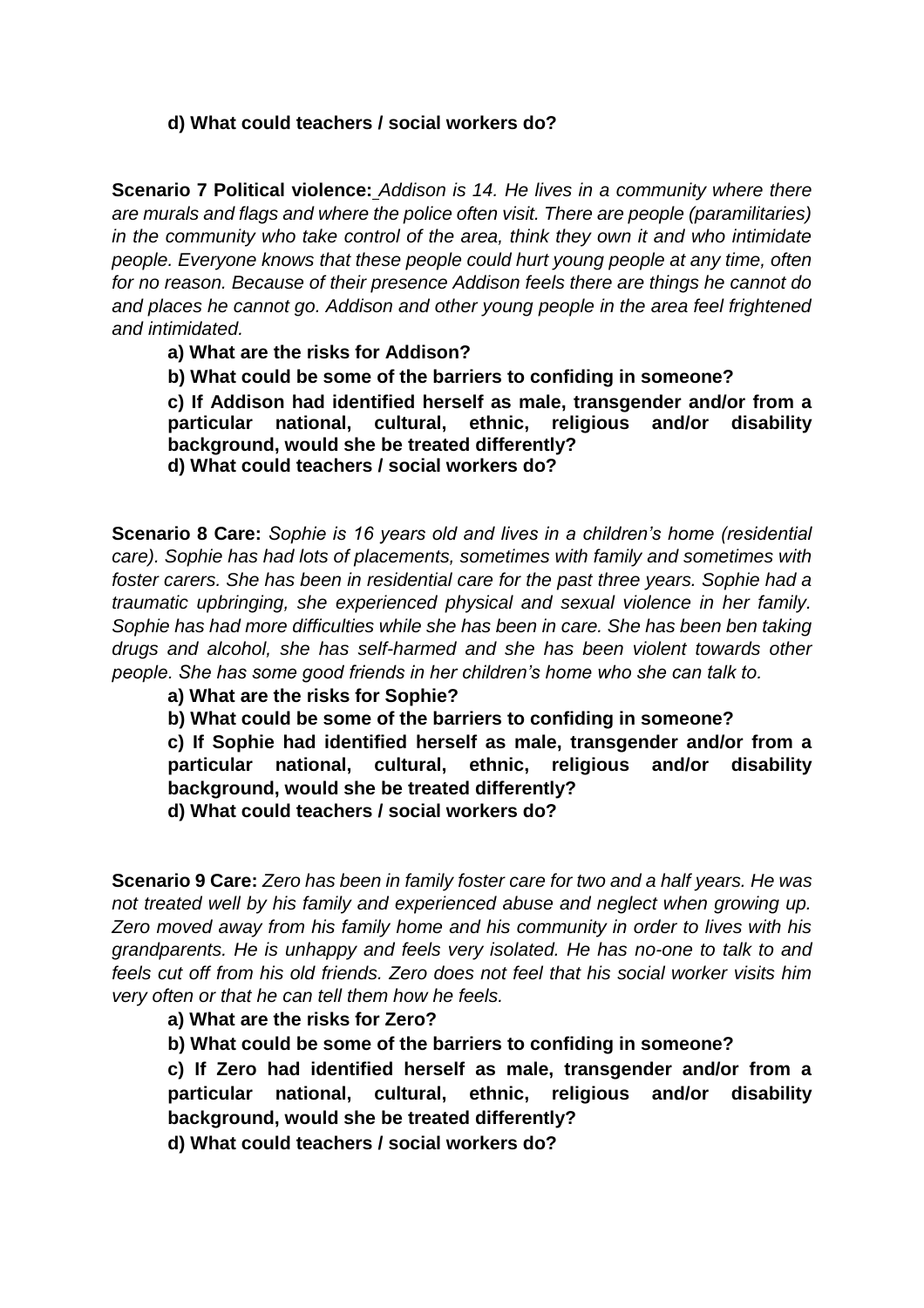**Scenario 10:** *Anna, 15 years old, knew at an early age that she is a lesbian. She did not disclosed her sexuality at school or at home. She frequently visits an LGBTIQ\* group in the youth center of a big city. There she also met her first girlfriend. When a classmate saw Anna with her girlfriend in the city, he "outlet" her through Facebook in front of the whole school. Since then Anna has been insulted by her classmates\* as a "disgusting lesbian" at school. Her parents are shocked and forbid her to contact her friend. They asked. They ask Anna to put herself beyond that "phase" and become "normal" again.*

**a) What are the risks for Anna?**

**b) What could be some of the barriers to confiding in someone?**

**c) If Anna had identified herself as male, transgender and/or from a particular national, cultural, ethnic, religious and/or disability background, would she be treated differently? d) What could teachers / social workers do?**

**Scenario 11:** *Abdul is 15 years old. He came alone from Syria to Germany without his family. People look at him on the street, sometimes they call him "parasite" or say he should just keep his hands "off" girls. He goes to school and attends a so called "welcome class" (for minors who just arrived in a new country). His parents at home (in Syria), his teachers and also the social workers tell him that he has to be good at school and that he has to learn to adapt himself to his new country. Abdul also thinks that he has to be better than others and strives hard to achieve that.*

**a) What are the risks for Abdul?**

**b) What could be some of the barriers to confiding in someone?**

**c) If Abdul had identified himself as female or male and/or lesbian, gay, bisexual, transgender and/or with a particular national, cultural, ethnic, religious and/or disability, would the situation be treated differently? d) What could teachers / social workers do?**

**Scenario 12:** *Hanna, is 14 years old and lives in a big house with her grandmother. Her parents argued often and had big fights. Hanna often heard her father insult her mother. The dad was beating the mother, and Hanna observed it. When she once saw her father strangling her mother, she screamed and cried to make him stop. Hanna wanted to help her mother, but she felt she was still small and that she could not do anything.*

**a) What are the risks for Hanna?** 

**b) What could be some of the barriers for Hanna to confide in someone?**

**c) What could teachers / social workers do? How could this situation be improved for Hanna?**

**Scenario 13:** *Amina is from Guinea, in Africa. There are many problems in this country. Amina could not stay where her family lives. There was too much insecurity.*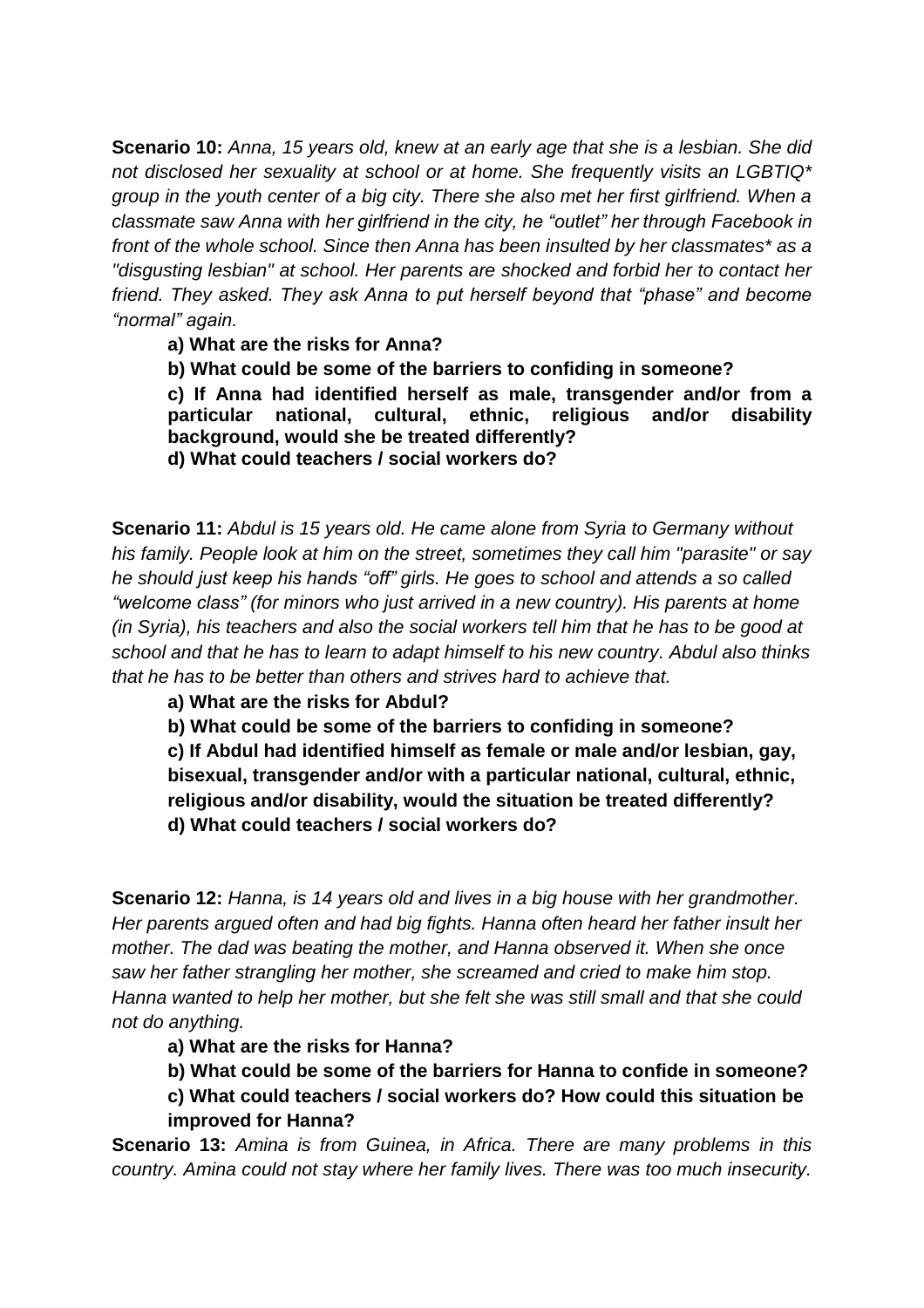*Even though Amina is only 13 years old, she had to marry a man she doesn't know. Her mother decides they will flee to (your country) to start a new life and build a safer future. On the way they have a lot to endure. Also in the new country it is not easy to make contact with other children, sometimes they call her names. Fortunately, she finds stability and hope for a future at school. Here she can be herself, no matter how hard she misses her village in Guinea.*

**a) What are the risks for Amina?** 

**b) What could be some of the barriers for Amina to confide in someone?**

**c) What could teachers / social workers do? How could this situation be improved for Amina?**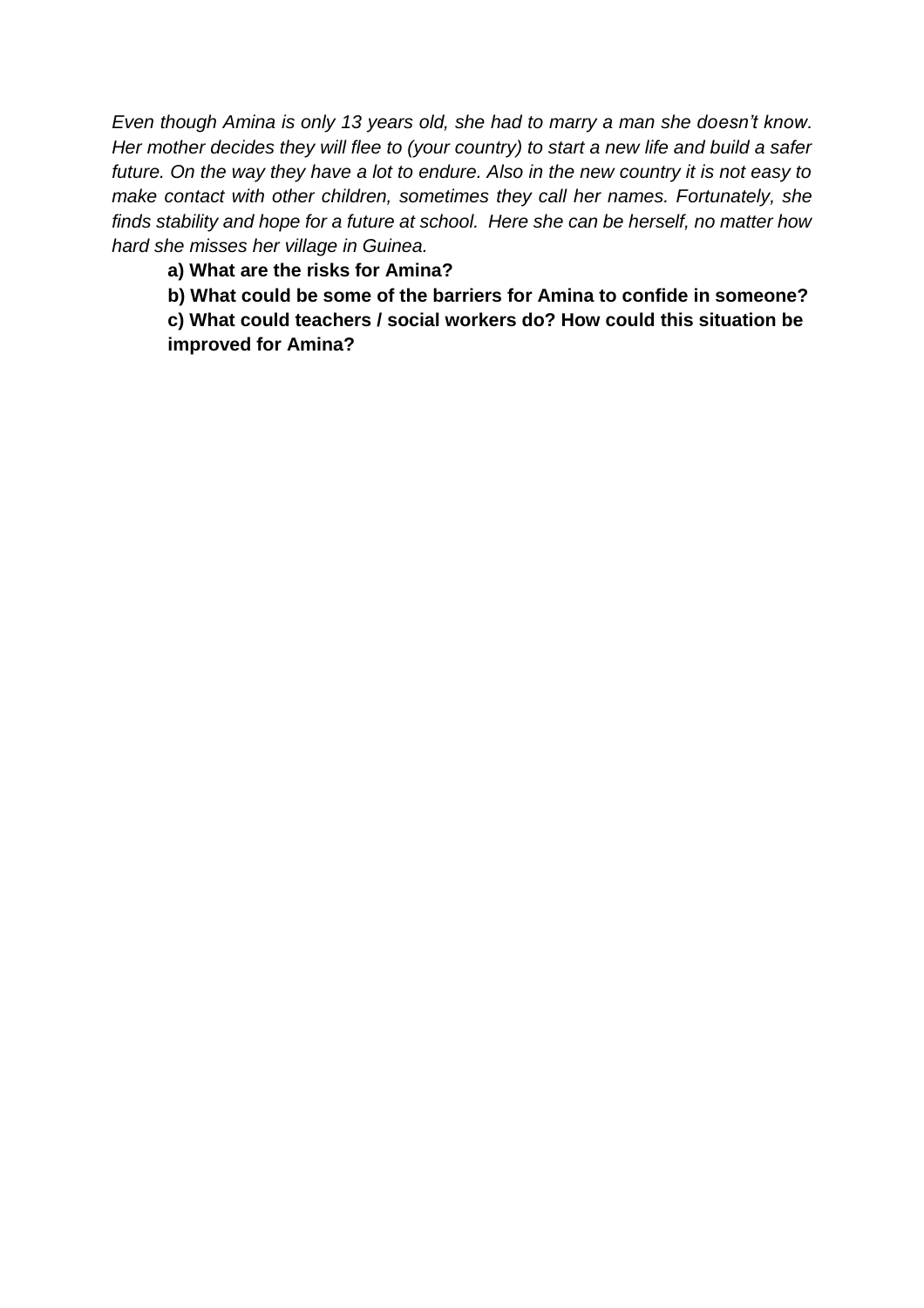### **Appendix 1e**

### **For Module 1, Task 3**

## **The 'types of violence' figure**

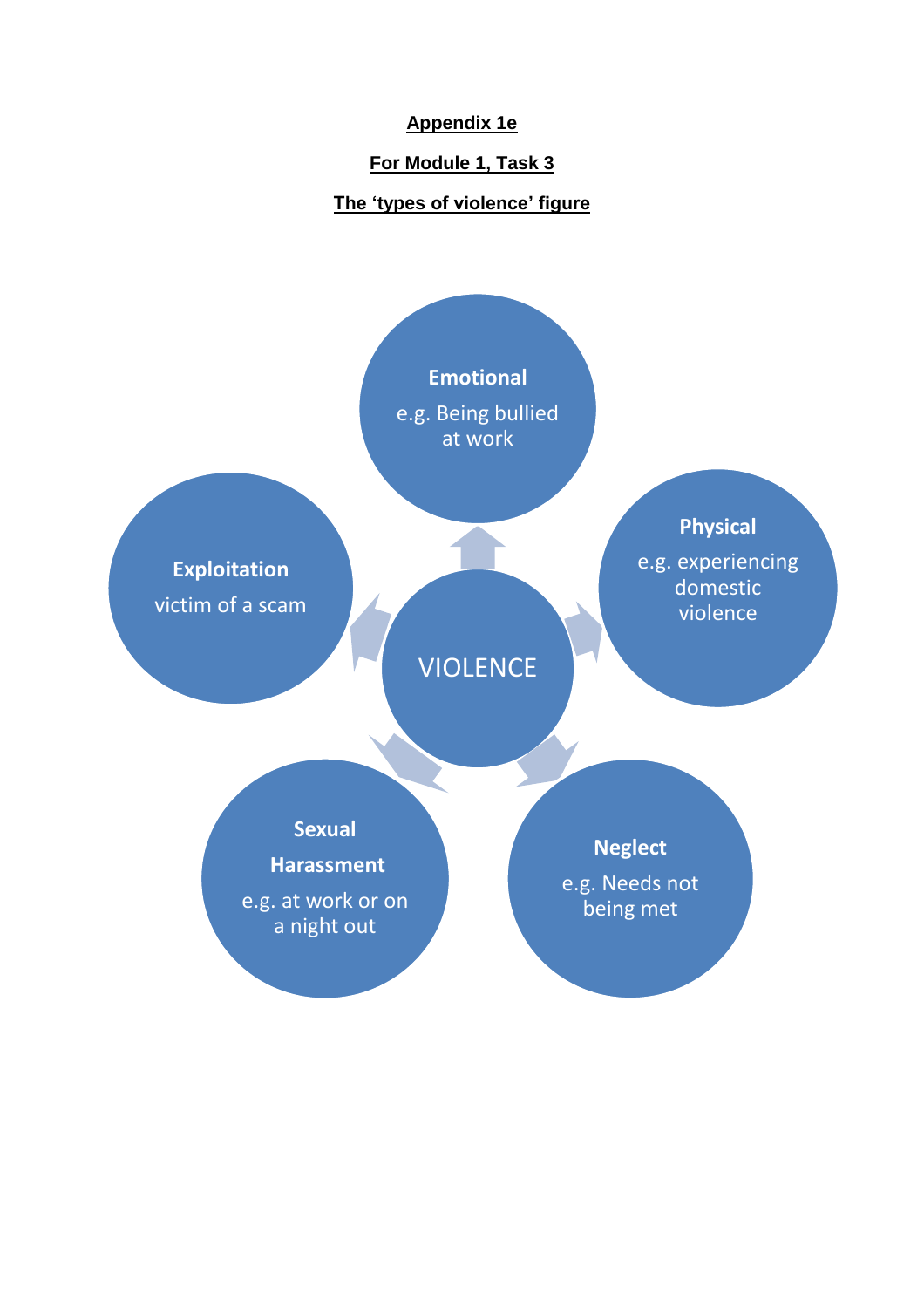## **Appendix 1f**

## **For Module 1, Task 3**

## **Put yourself in Their Shoes**

#### **Exercise: About the types, impact and consequences of violence**

Ask participants to get into groups of 3 and consider the scenario from each person named in the scenario.

**Scenario:** *Jay (13) is refusing to go to school.* 

**Role 1:** Jay (aged 13) - feels scared and embarrassed. He's been attacked twice by an older boy in his school and is afraid to tell anyone in case the situation gets worse or they think he's weak.

**Role 2:** Jay's mum – frustrated with Jay, has other kids and is a single parent, wants Jay to do well in school but thinks he is being lazy.

**Role 3:** Jay's form teacher – has noticed that Jay has been very distracted and moody, not engaging that well and been off for over 2 weeks.

**Purpose of the Exercise:** Take it in turns to play out the different roles. Think about the particular role and the impact on you. What would help you to confide in someone or to seek help? What would stop you from seeking help? In your role (as Jay's mother or teacher) how could you help Jay or how might you react that would stop Jay from opening up?

Thinking about the previous exercise – how difficult is it for Jay to seek help and what are some of the barriers for him?